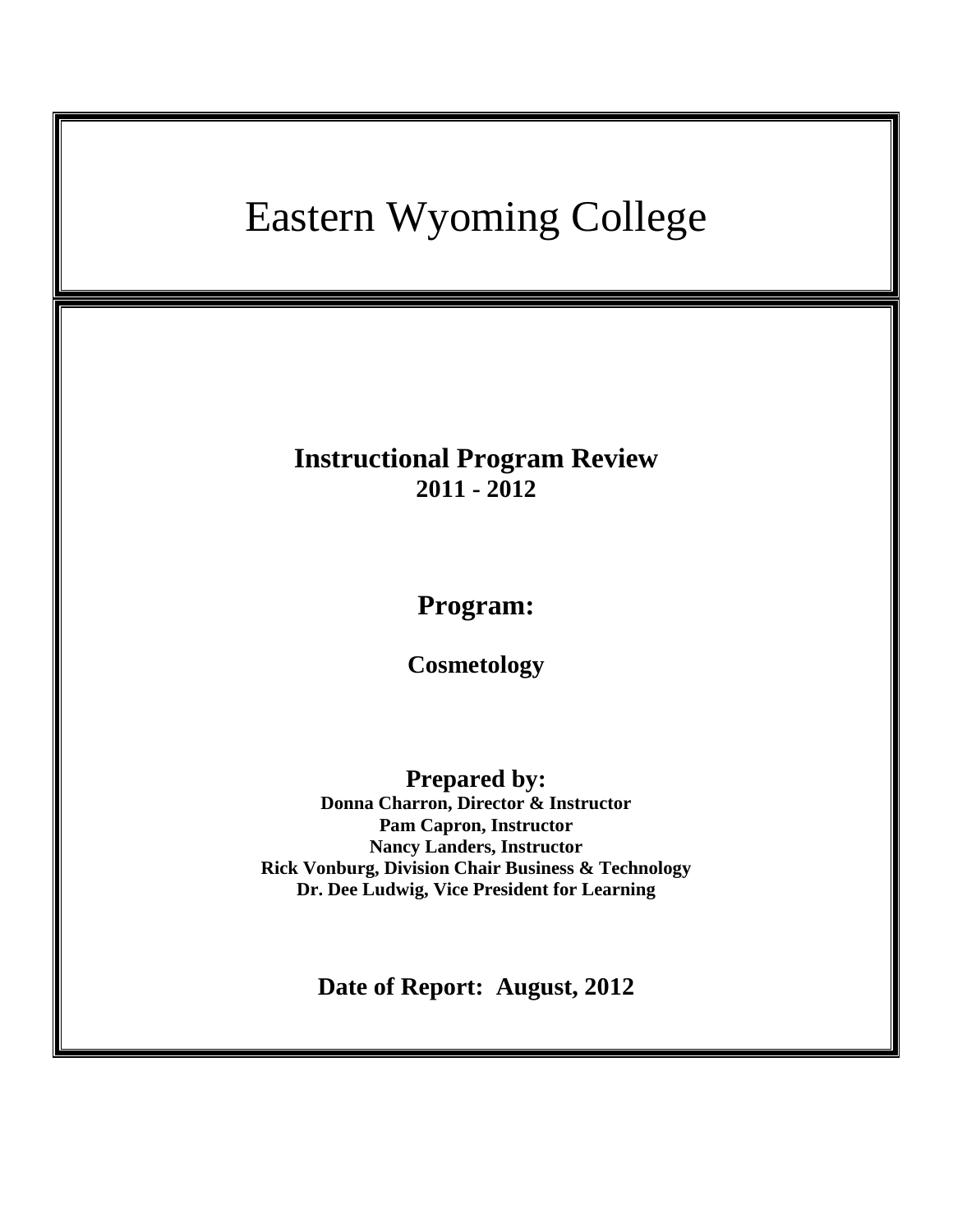# **EASTERN WYOMING COLLEGE Instructional Program Review**

**Program Name**: Cosmetology

#### **Part I: Statistical Data from the past three years:**

|                                  | 2008-2009 | 2009-2010 * | 2010-2011 * | 5-Year<br>Average |
|----------------------------------|-----------|-------------|-------------|-------------------|
| <b>Annualized FTE Enrollment</b> | 42.2      | 48.6        | 45.2        | 40.7              |
| <b>Annualized FTE Faculty</b>    | 4.5       | 4.6         | 4.1         | 4.5               |
| # Students                       | 42        | 44          | 37          | 40                |
| # Graduated                      | 14        | 23          | 15          | 17                |

 $\overline{FTE}$  = Full-time equivalent Notes:

Modes of Delivery:

online compressed video  $X$  face-to-face

Advisory Committee Members and Title or Role: (if applicable) Betty Abernathy – Executive Director of Wyoming Board of Cosmetology Brenda Mathre – State Board of Cosmetology Judy Stellpflug – State Board of Cosmetology Holly Guiliard – Hair & Nail Company

Revisions in Curriculum Since Last Review:

The complete Cosmetology curriculum has been rearranged to accommodate new requirements adopted by the Wyoming State Board of Cosmetology for the 2011/2012 enrollment. The addition of the Entrepreneurship class addresses the suggestion to increase the general education requirement up to 15 credit hours.

# **Part II Narrative Analysis**

#### **Description of Community Need:**

Current Community Need/Growth of Industry:

The cosmetology department offers a multitude of services to fit many different needs in the community at a reduction in cost.

The demand for cosmetologist, nail, hair and skin technicians remains in high demand and the department meets the demand by offering enrollment in all four areas yearly. The department also exceeds the needs of clients and students by using and retailing a quality line of products for student training and client home care. The business hours have expanded from 8 a.m. to 8 p.m. one night a week to accommodate a clientele which cannot partake of services during the day.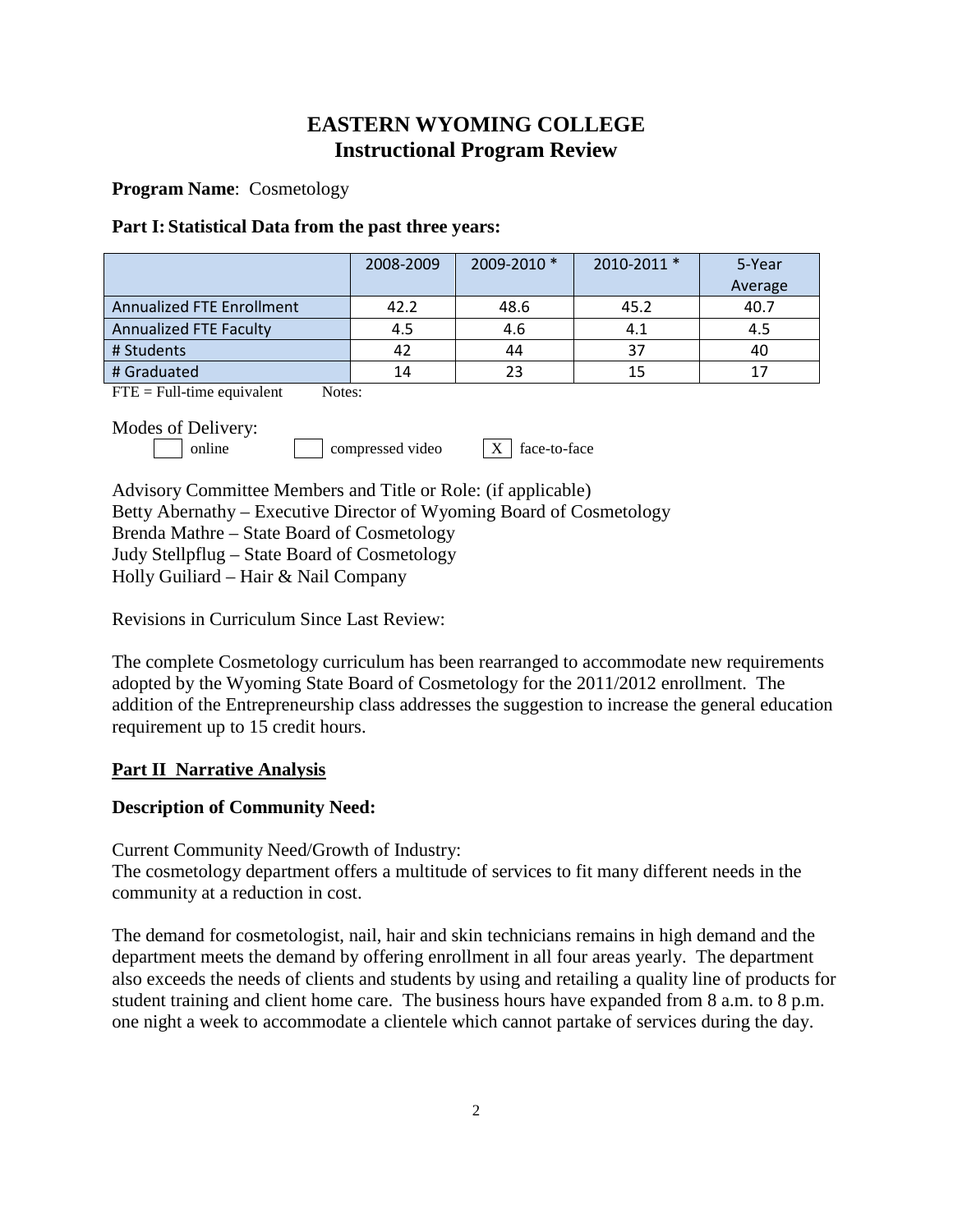#### **Description of State and National Trends**

| <b>United States</b>                           | Employment |         | Percent | <b>Job Openings</b> |
|------------------------------------------------|------------|---------|---------|---------------------|
|                                                | 2006       | 2016    | Change  |                     |
| Hairdressers, Hairstylists, and Cosmetologists | 357.030    | 383,490 | 7.4     | 26.460              |
| Wyoming                                        | Employment |         | Percent | <b>Job Openings</b> |
|                                                | 2006       | 2016    | Change  |                     |
| Hairdressers, Hairstylists, and Cosmetologists | 924        | 1055    | 14.2    | 31                  |

Other information or comments that would assist the Curriculum and Learning Council: Note: the data for the State Employment Trends and the National Employment Trends are not directly comparable. The projection period for state data is from 2004-2014, while the projection for national data is from 2006-2016. Job Opening refers to the average annual Job openings due to growth and net replacement.

Due to the increase of business in the spa area, the interest for specialization has increased and is anticipated to stay the same. It seems that the cosmetology profession tends to be recession-proof as this is one area of the budget concise individual to not compromise. History whether dated or recent clearly supports this fact.

It is expected to grow more than 10% for the next 5 years due to an increase in the population regionally and nationally.

| Location             | Pay    | <b>Year or Period</b> |           |        |        |        |  |
|----------------------|--------|-----------------------|-----------|--------|--------|--------|--|
|                      | Period | 10%                   | 25%       | Median | 75%    | 90%    |  |
| <b>United States</b> | Hourly | 8.04                  | 8.86      | 10.85  | 14.42  | 19.95  |  |
|                      | Yearly | 16.723                | 18.429    | 22,568 | 29,994 | 41,496 |  |
| Wyoming              | Hourly | NA                    | NA        | 10.86  | NA     | NA     |  |
|                      | Yearly | NA                    | <b>NA</b> | 22,589 | NA     | NA     |  |

#### State and National Wages (from 2004 through 2014)

Other information or comments that would assist the Commission: Information on this chart was from Wyoming Employment Projections [http://doe.state.wy.us/lmi/proj2005/long\\_occ2014.htm.](http://doe.state.wy.us/lmi/proj2005/long_occ2014.htm) Wage data are collected by each state through the Occupational Employment Statistics (OES) survey, conducted by the Bureau of Labor Statistics (BLS) at the U.S. Department of Labor. National wage estimates are developed by BLS. State and national occupation information is classified using the Standard Occupation Classification (SOC) system.

# **Activities in Support of Student Recruitment and Retention**

Students are monitored by the instructor team to be aware of student learning styles, lifestyles and educational growth. Advising is done on a regular and individual basis which is intended to increase student retention. Instructors participate in the recruiting process and provide activities during the EWC Technology Day event. A Cosmetology Club sponsors various activities and is inclusive and inviting for students.

# **Assessment of Student Learning**

Assessment of the cosmetology program shows that 100% of all students examined by the NIC (National-Interstate Council of State Boards of Cosmetology) standards administered by the Wyoming State Board of Cosmetology passed with above national average scores. Reports of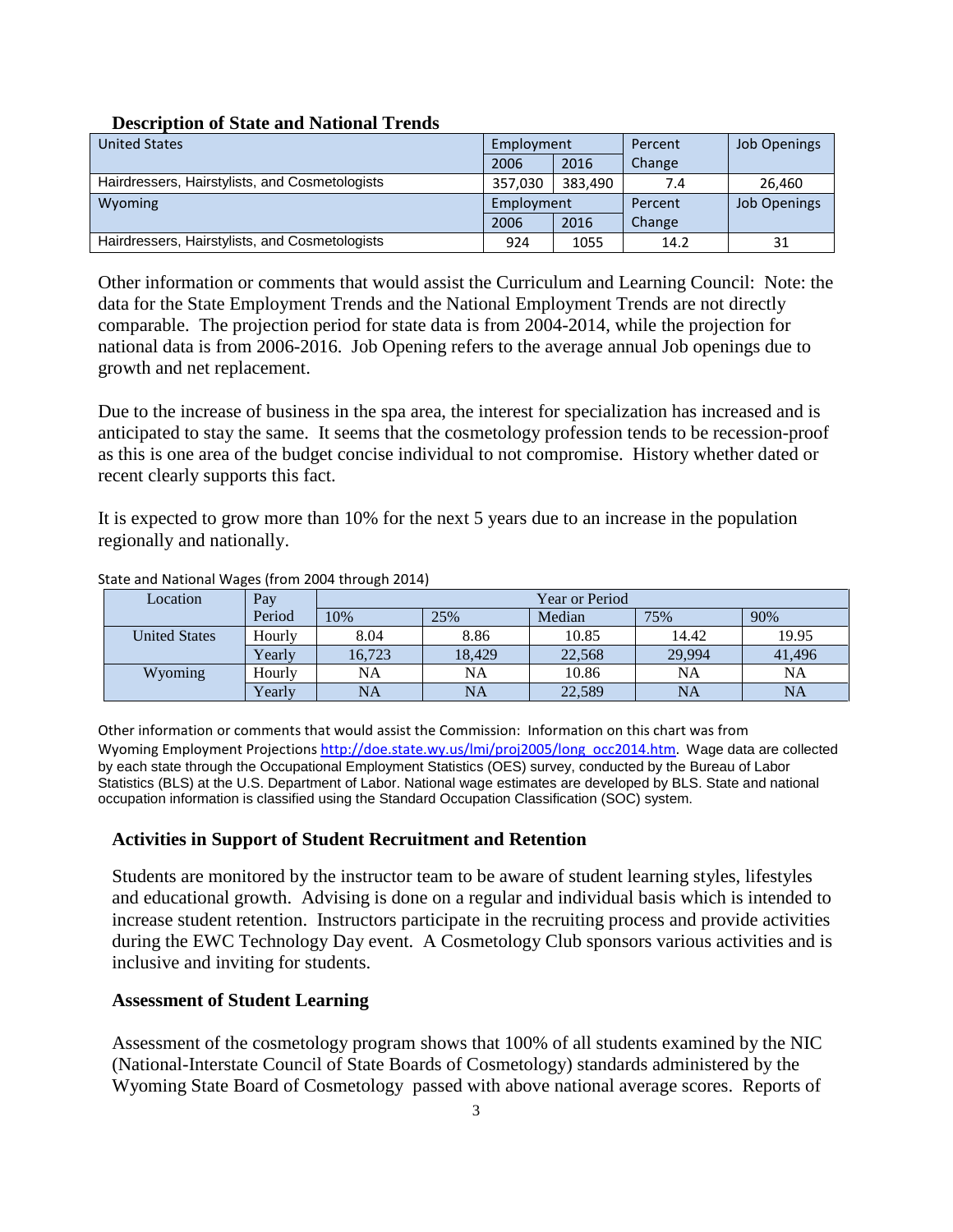individual student results show what areas where graduates excel and areas that may require more training.

# **Strengths of the Program and Faculty:**

Two of the cosmetology instructors have the degree requirements as recommended by the Higher Learning Commission, and the third instructor is in progress of completing the requirement. They continually strive to increase their education in their respective fields, and maintain credentials governed by Wyoming statutes regulating instruction in the field of cosmetology. In addition to the technical classes, the department continues to train students in typical industry business skills. Many services offered to the community are not accessible locally and customized services are available for community needs. Stable enrollment is partially due to the integrity and successful development of the department's curriculum and a high passing rate when national examinations are administered at the state level. The instructors also maintain an open communication with the Wyoming State Board of Cosmetology. The ability to communicate with area high school counselors and student recruiters, to promptly address student inquires and continued work with community groups also complement and promote enrollment in the program. Participation in events such as Technology day, Visitation day and many other small group activities also contribute to continued enrollment. The restructuring of the three certificate programs is intended for students whose interest is in only one or two areas of Cosmetology but also provides a smooth transition for individuals to move into the full degree program if they choose to at a later date.

# **Part III Recommendations**

# **Faculty Recommendations:**

# **Action Plans - Year One through Year Three (attached)**

- Continued use of CAT's to facilitate better student understanding and learning.
- Continuous use of equipment demands replacement and is recommended to proceed on a 5 year rotation, with immediate replacement of damaged or broken equipment.
- Investigate the opportunity to develop a nail technician session for summer enrollment as well as a waxing technician certificate.
- Development of a professional cohesiveness through regular instructor meetings.
- Continued communication with all support staff for every student opportunity.

# **Advisory Committee Recommendations**

Overall the advisory committee believes that the students are well prepared for entering the work force. It was suggested that nail techs receive more salon management classes. The addition of the Entrepreneur class and a portfolio requirement of nail techs has been made to address the concern. The program had responded well to the State Board of Cosmetology changes, and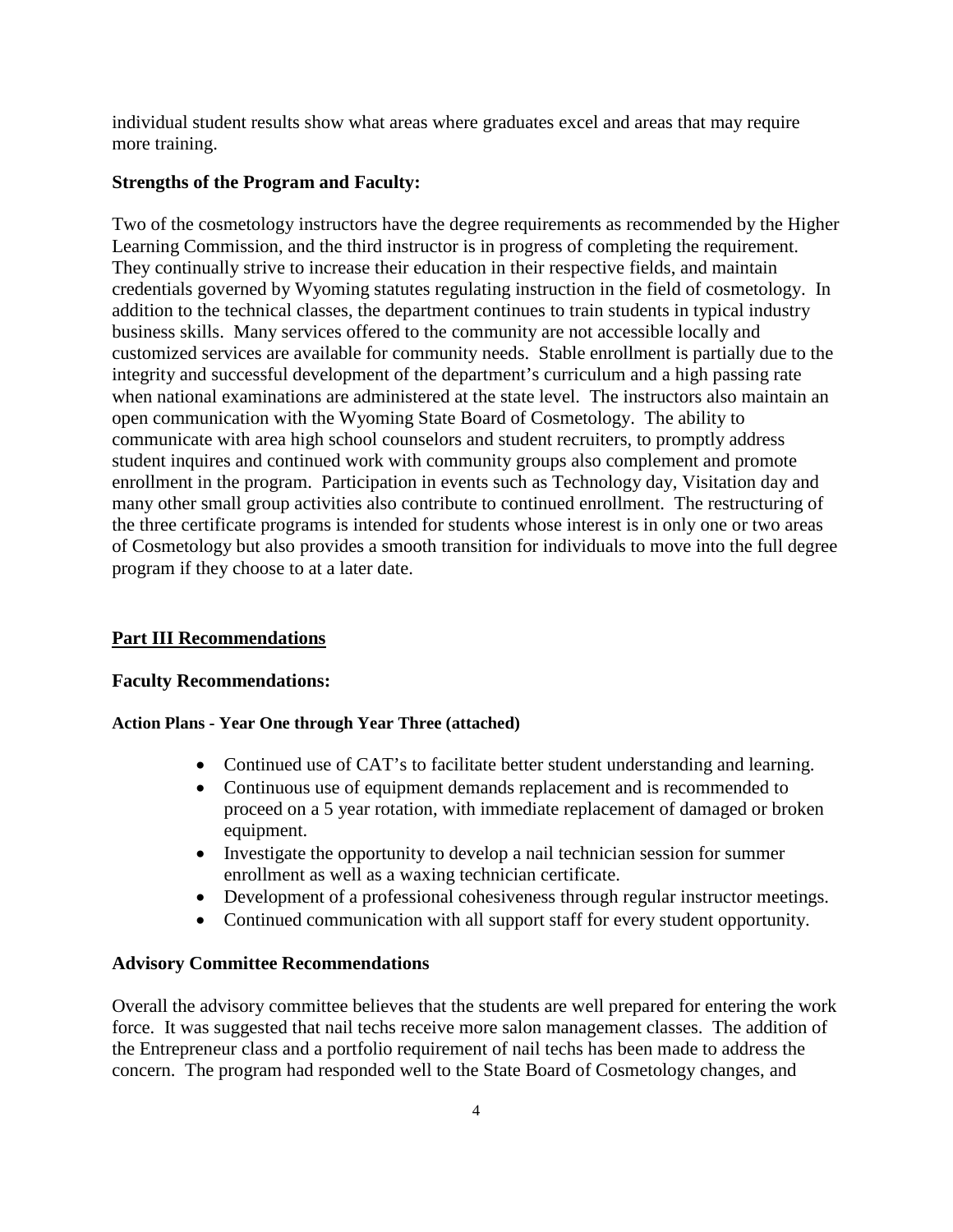curricula and program changes have been made to reflect the State Board requirement changes. Disinfection and sanitation measures are always important, and these measures were reviewed by the committee. The Committee determined that EWC has always met or exceeded the requirements.

#### **Division Chair Recommendations**

Enrollment in the Cosmetology program remains strong. The number of program graduates has steadily increased and it appears more and more students are staying to finish their AAS degrees rather than just receiving individual certificates and going out into the work place. Because of State Board requirement changes, Donna and Pam have had to totally revise classes, hour requirements, and course content. They have worked diligently to adopt the State Board hour scheme approach into the college hour requirement framework.

Faculty have made some revisions in how their workspace is utilized in order to address the problem of large student numbers. What were previous office spaces are now utilized as classrooms for the smaller sized classes. This is a temporary fix for the growing pains that the program is facing with larger student numbers in a fixed space. As the program expands into other possible training areas, such as hair cutting and waxing, the problem will become more acute.

An additional full-time faculty member was added this year because of student number demands. It has been a challenging process to incorporate this new talent into the program after a year where the other two faculty members have had to bear the load, but progress is being made.

Specific recommendations include:

- o Continue monitoring and watching student numbers in the different programs in order to provide a basis for any revisions that might be necessary in how they are offered.
- o Continue to explore how the work load can be distributed among the three faculty members to ensure that students are provided the best training possible.
- o Continue weekly meetings of the Cosmetology faculty to ensure communication lines are as open as possible and that instruction is coordinated and consistent for students.
- o Continue to explore more efficient use of current facilities and possible additional facilities.
- o Develop a written rotation plan for equipment and furniture on a 5-year basis.
- o Continue to use State Board exam feedback in order to make any necessary curriculum changes to ensure maximum student preparation.